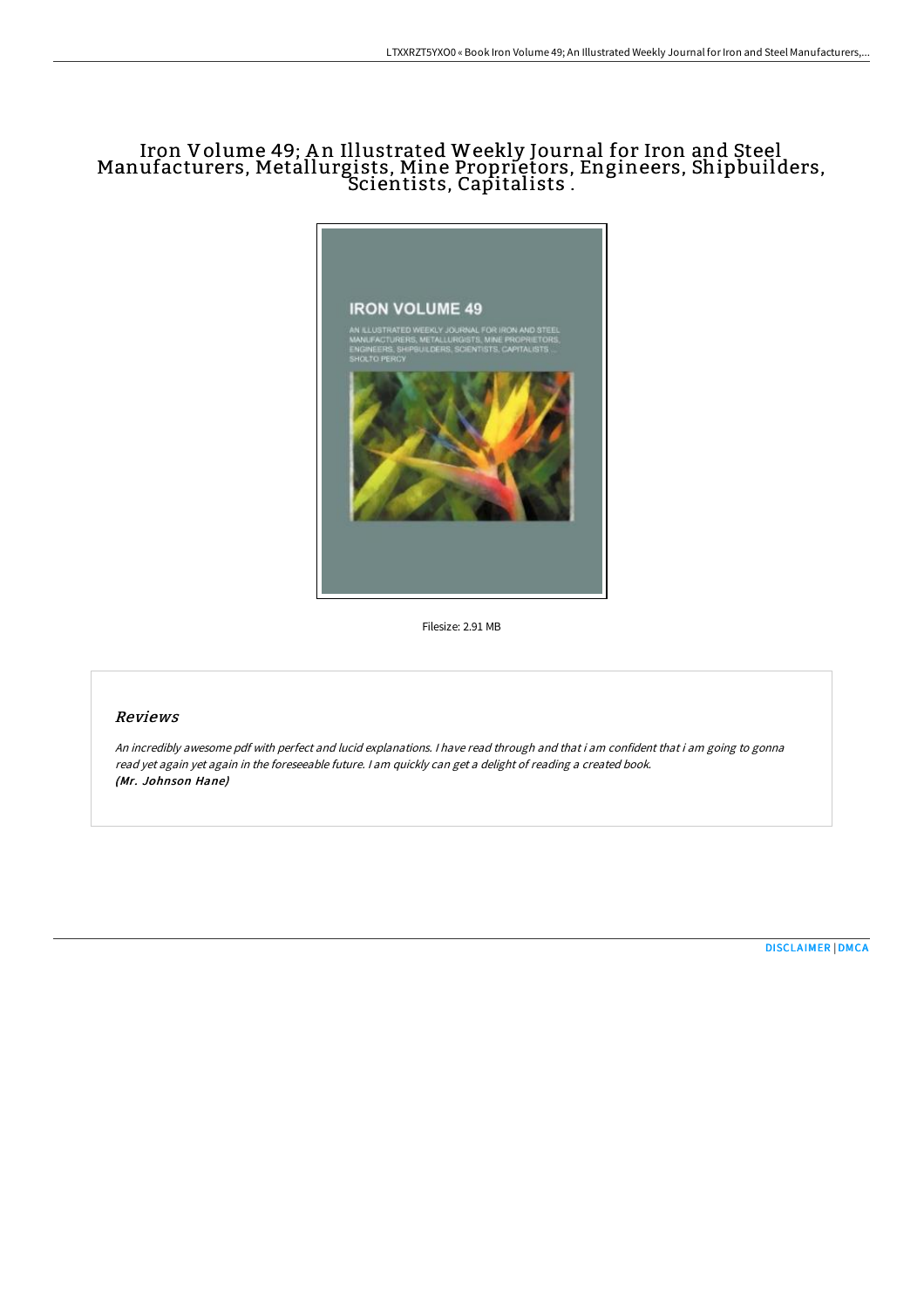## IRON VOLUME 49; AN ILLUSTRATED WEEKLY JOURNAL FOR IRON AND STEEL MANUFACTURERS, METALLURGISTS, MINE PROPRIETORS, ENGINEERS, SHIPBUILDERS, SCIENTISTS, CAPITALISTS .



To save Iron Volume 49; An Illustrated Weekly Journal for Iron and Steel Manufacturers, Metallurgists, Mine Proprietors, Engineers, Shipbuilders, Scientists, Capitalists . eBook, remember to refer to the web link beneath and download the ebook or have access to additional information which might be highly relevant to IRON VOLUME 49; AN ILLUSTRATED WEEKLY JOURNAL FOR IRON AND STEEL MANUFACTURERS, METALLURGISTS, MINE PROPRIETORS, ENGINEERS, SHIPBUILDERS, SCIENTISTS, CAPITALISTS . book.

Rarebooksclub.com, United States, 2012. Paperback. Book Condition: New. 246 x 189 mm. Language: English . Brand New Book \*\*\*\*\* Print on Demand \*\*\*\*\*.This historic book may have numerous typos and missing text. Purchasers can download a free scanned copy of the original book (without typos) from the publisher. Not indexed. Not illustrated. 1848 Excerpt: .Darby, Eyres, Garrow, Garside, Gawthorp, Godward, Harvey, Holt, Hattersley, Mine, Hirst, Huntington, Jones, Johnson, Jerwood, Kay, Lewthwaite, Lightbown, Longbotham, Macauley, MaHett, Marrat, Mareh, Nesbit, Ogden, Parker ( Iota, ) Putsey, Ryley, Rutherford, Settle, Shillito, Shepherd, Smith, Sollitt, Stringer, Swale, Thomas, Todd, Treeby, Wilkinson, Webster, Whitley, Winward, Wiseman, Wright, o., c. Mr. Whitley wrote under various signatures, such as Amicus, Plus-Minus, Philo-Veritas, N.Y., Gcometricus, Nov.An/jlus, e., c. Publication.--The first three volumes were issued in half-yearly numbers, and the last two volumes in quarterly ones, allowing for some interruptions in the publication of certain portions. It was printed by and for James Nichols, first of Briggate, Leeds, then of 22, Warwicksquare, London, and was sold by Baldwin, Cradock, and Joy. Mr. Nichols himself is favourably known in the literary world as the translator of the works of Arminius, as well as by some other writings. Thomas Wilkinson. Burnley, Lancashire, Sept. S, 1848. ERRATA, VOL. XLIX. p. 5, col. 2, lino 8, for of, read in. p. 112, cot. 1, line 2, for bad, read have. p. 112, col. 1, line 5, for would, read will. p. 187, col. 2, line 12, for Hurley, read Burnley. p. 138, col. I, line 8, for read--. A Ao p. 203, col. 2, line 9 from bottom, for answers, read answerers, p. 204, col. 1, line 5, for Price, read Brice. We cannot allow the preceding paper to go to press without a remark or two which the subject forces most painfully...

**D** Read Iron Volume 49; An Illustrated Weekly Journal for Iron and Steel [Manufacturer](http://albedo.media/iron-volume-49-an-illustrated-weekly-journal-for.html)s, Metallurgists, Mine Proprietors, Engineers, Shipbuilders, Scientists, Capitalists . Online

**Download PDF Iron Volume 49: An Illustrated Weekly Journal for Iron and Steel [Manufacturer](http://albedo.media/iron-volume-49-an-illustrated-weekly-journal-for.html)s, Metallurgists, Mine** Proprietors, Engineers, Shipbuilders, Scientists, Capitalists.